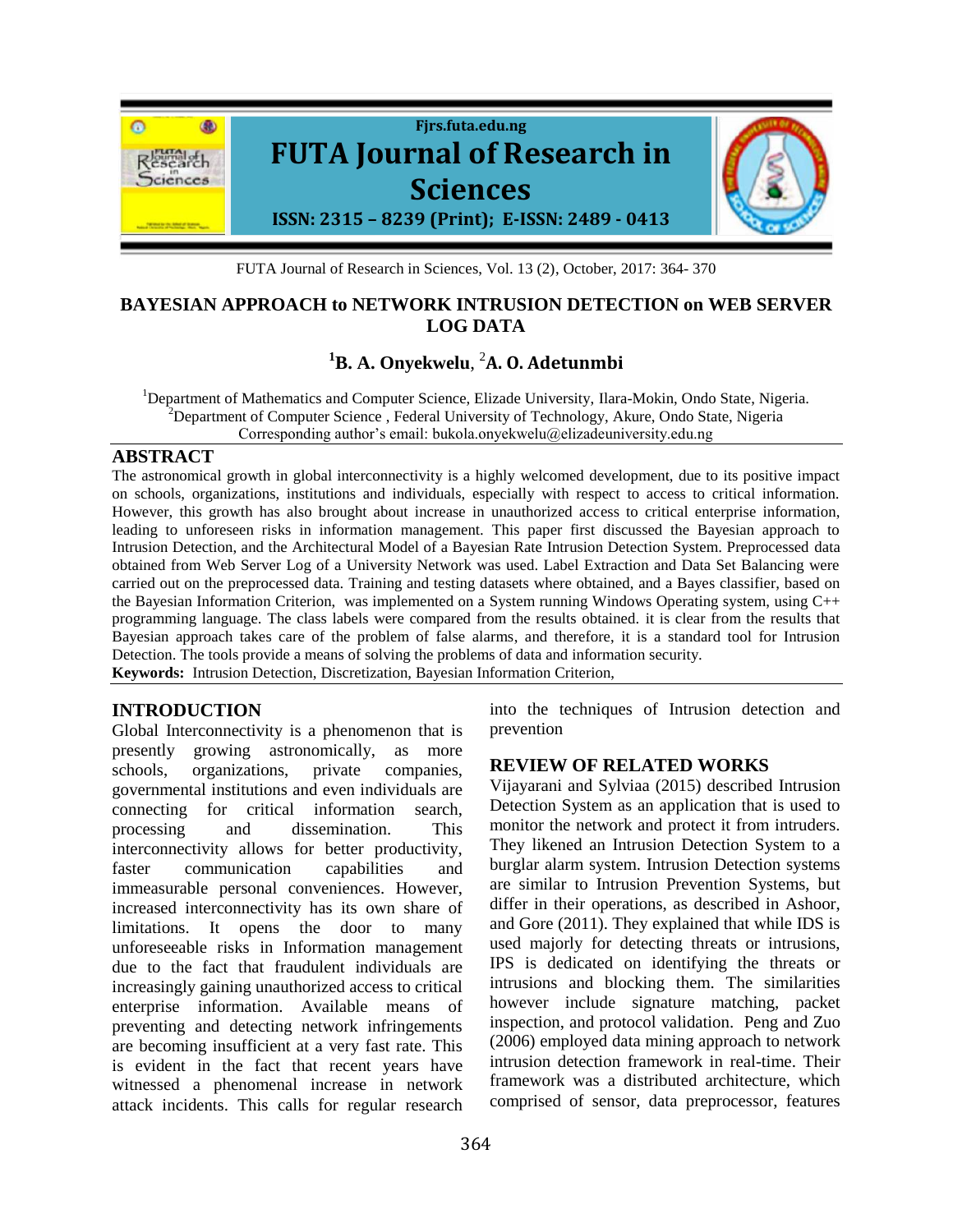extractors and detectors. Li (2012), in his paper, defined a technique of applying Genetic Algorithm (GA) to network Intrusion Detection Systems. In this technique, both temporal and spatial information of network connections are taken into consideration, in encoding the network connection information into rules in IDS. This was found to be useful in the identification of complex anomalous behaviors. The specific area of focus for this work is the TCP/IP network protocols.

#### **BAYESIAN APPROACH TO INTRUSION DETECTION**

Adetunmbi(2008) defined the Bayesian approaches as being powerful tools used in making decision and reasoning in uncertain circumstances. They also stipulated that probabilistic concept representations are used, and range from the Naïve Bayes (NB) to the Bayesian network. According to Adetunmbi(2008), the Bayesian network is a graphical model used for probabilistic relationships among a set of variables. There are two components that define a Bayesian Network, namely, a directed acyclic graph (DAG) and a set of conditional probabilistic tables.

Van Trees(2001), as cited by Axelsson and Sands(2006), employed the Bayes criterion as a useful measurement of success in the determination of the decision rule. According to Neath and Cavanaugh(2012), the Bayesian Information Criterion was first presented by Schwarz, G. in 1978, to serve as an asymptotic approximation to a transformation of the Bayesian posterior probability of a candidate model. The BIC is employed in comparing non-nested models, as well as models that are based on different probabilistic distributions.

Applying the Bayesian model to the Intrusion Detection System, we consider some relative entities, as discussed below.

a. The Source: The source of intrusion, in this situation, is a human computer user who issues commands to the computer via several input devices. In reality, there are different types of intrusions, needing different detectors. This makes the problem a multi-level problems, and there is need to differentiate between *H<sup>0</sup>* and  $H_1, H_2, H_3, \ldots, H_n$ , where  $H_1, H_2, \ldots$  'Hn are different types of intrusions. However, in the

Honeypot environment, it is expected that the source is mostly malicious; therefore, expected signal is *H1*.

- b. The Probabilistic Transition Mechanism: Observation is key to detecting intrusive behavior, and various means of observation include security logging mechanism, observing the network traffic coming from the user, and monitoring user's keystrokes. Noises of varying magnitude are added to the signal by the PTM, and these noises are in turn modeled and integrated into the overall model of the system. An example of such noise is behaviors from other users.
- c. Observation Space: This is made up by the set of possible observations, given a particular source and channel model. There is need to discover a coordinate transformation that will transform every information into one coordinate within the Observation Space.
- d. The Decision Rule: The threshold distinguishing between *H0* and *H1* needed to be defined, probably using anomaly detection method.

A Classical Detection Model, according to Axelsson and Sands (2006), is illustrated in Figure 1.



Figure 1: A Classical Detection Model [Source: Axelsson, S. and Sands, D. (2006)]

#### **THE BASE-RATE FALLACY**

The base-rate fallacy is derived from the Bayes's theorem which expresses the relationship between a conditional probability and its opposite, that is, when the condition is reversed. This is shown in the equation below

$$
P(A|B) = \frac{P(A), P(B|A)}{P(B)}
$$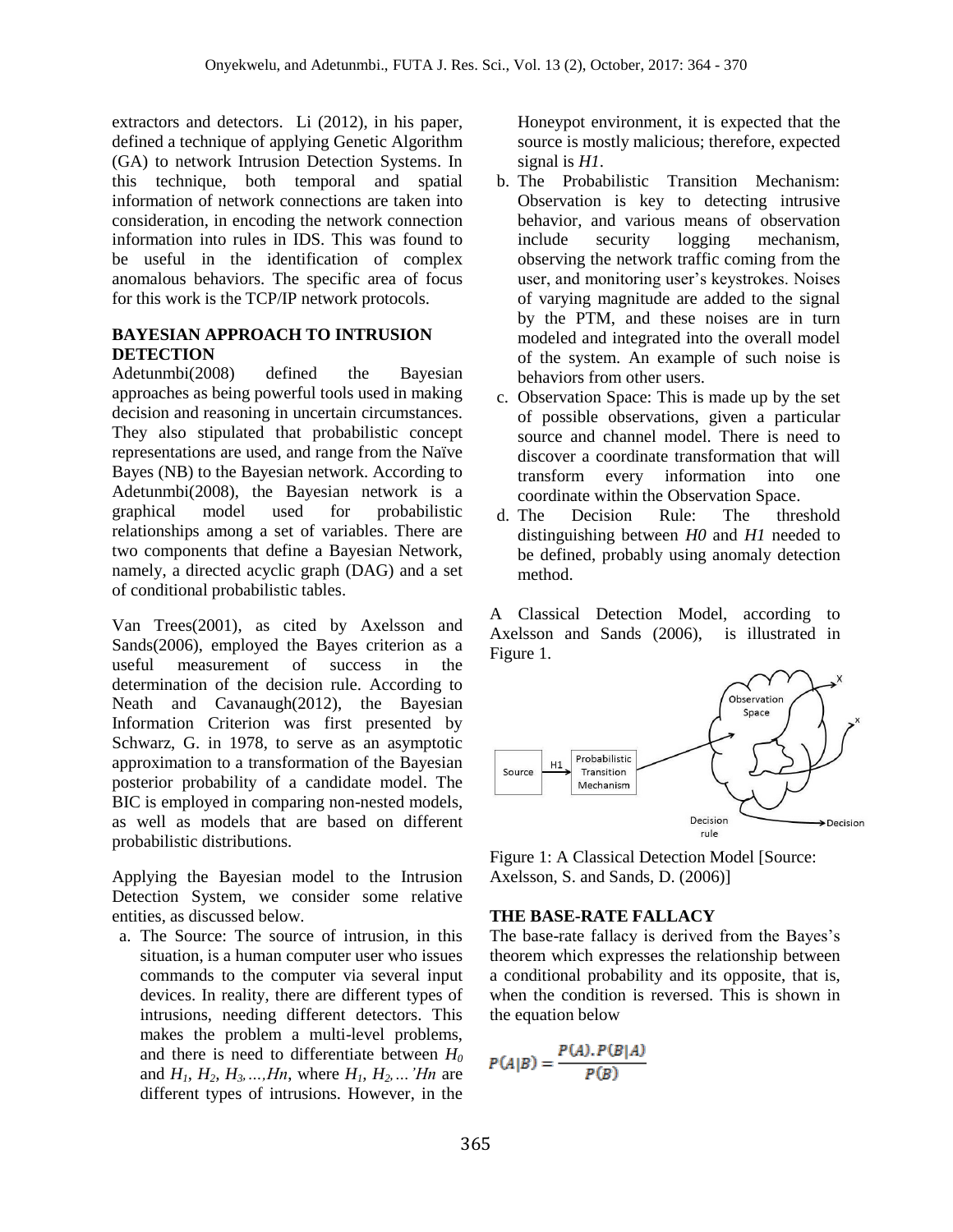When  $P(B)$  is expanded for the set of all *n* possible, mutually exclusive outcomes *A*, we get,

$$
P(B) = \sum_{i=1}^{n} P(A_i) \cdot P(B|A_i)
$$

Putting the two equations together, we get,

$$
P(A|B) = \frac{P(A) \cdot P(B|A)}{\sum_{i=1}^{n} P(A_i) \cdot P(B|A_i)}
$$

Now, to calculate the Bayesian rates, we start by defining some terms:

 $I =$  intrusive behavior

*¬I* = non-intrusive behavior

 $A =$  presence of an intrusion alarm

 $\neg A =$  absence of an intrusion alarm

The probability  $P(A/I)$  – This is the probability of having an intrusion alarm when the behavior is intrusive, also known as the true positive rate, obtained during the testing of the detector against a set of scenarios that represent intrusive behavior.

The probability  $P(A \mid \neg I)$  – the false positive rate (probability of an intrusion alarm on a nonintrusive behavior), gotten in an analogous way.

 $P(\neg A/I)$  – the false negative rate, and  $P(\neg A/\neg I)$  – the true negative rate can be denoted as

$$
P(\neg A|I) = 1 - P(A|I)
$$

$$
P(\neg A|\neg I) = 1 - P(A|\neg I)
$$

The focus, however, is to ensure that *P(A|I)* and  $P(\neg A/\neg I)$  remain as large as possible, that is, the probability that an alarm really indicates an intrusion, and also that the absence of an alarm signifies that there is nothing to worry about. To obtain  $P(A/I)$ , we apply the Bayes's theorem;

$$
P(I|A) = \frac{P(I), P(A|I)}{P(I), P(A|I) + P(\neg I), P(A|\neg I)}
$$

Also, for  $P(\neg A/\neg I)$ , we have

$$
P(\neg I | \neg A) = \frac{P(\neg I). P(\neg A | \neg I)}{P(\neg I). P(\neg A | \neg I) + P(I). P(\neg A | I)}
$$

As outlined in Fig 1, the Observation Space is made up by the set of possible observations, given a particular source and channel model.

#### **THE ARCHITECTURAL MODEL**

The Observation Space has been defined as the set of possible observations, given a particular source and channel model. Source here is the internet traffic, where real life data is collected. After collection, the following operations are carried out on the data;

- i. Discretization to reduce the data to manageable size
- ii. Labelling to label the data behavior as intrusive or non-intrusive
- iii. Filtering to eliminate incomplete data

The resulting data is then passed through the Bayesian Rates Equation in order to arrive at a decision. This process is illustrated in figure 2.



Figure 2: The Architecture Model of a Bayesian Rate Intrusion Detection System

#### **THE NETWORK ENVIRONMENT**

The Network environment under observation in this research is that of a University environment. The network is a Metropolitan Area Network (MAN), with token ring topology. Here, VSAT and Fibre Optics link via radio is used for the Internet. The University runs both wired and wireless connectivity, with several antennas, radios, routers, access points and switches spread all over the campus. The University server runs Apache 2.2.26, and is set to log according to the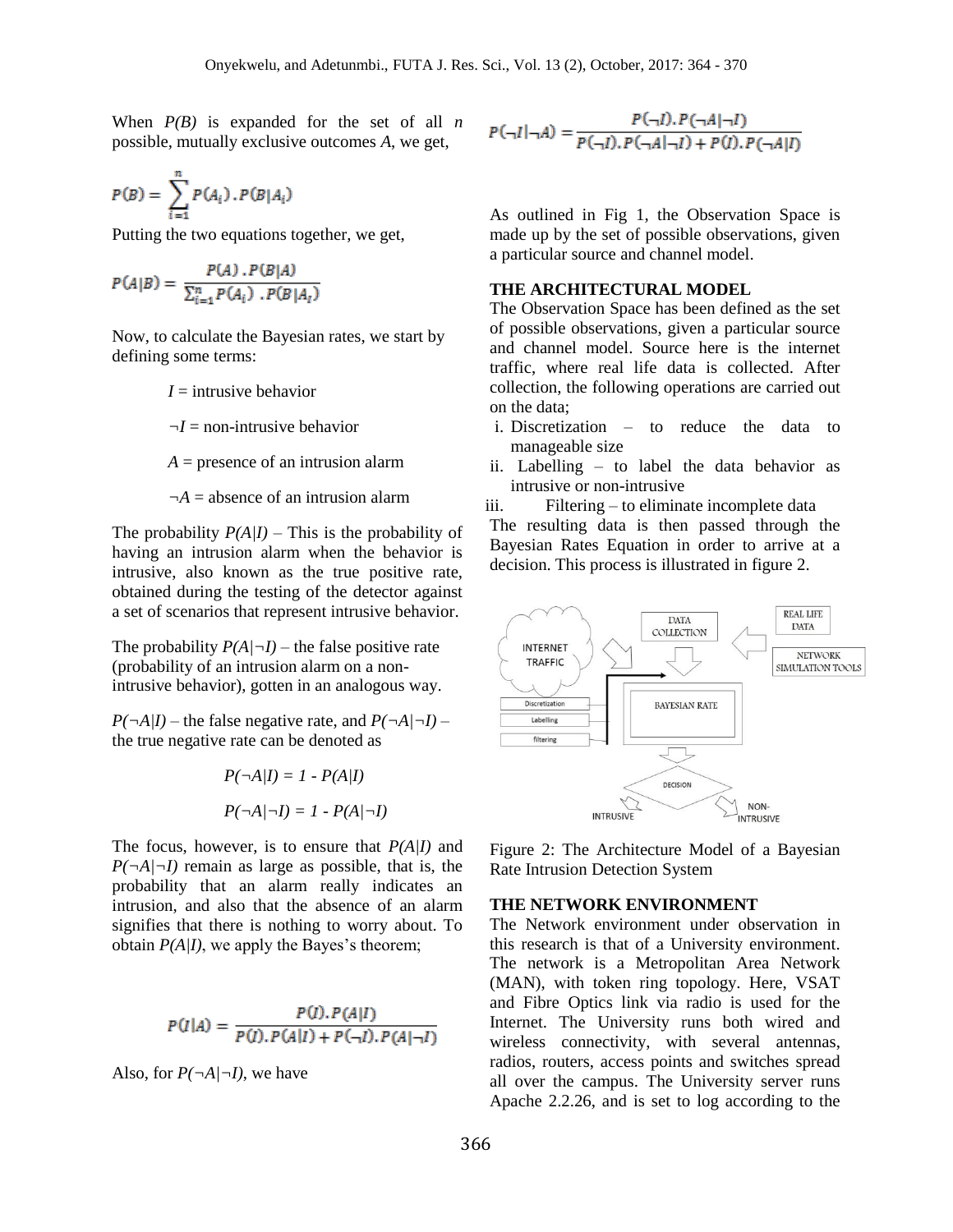general log format. The text file generated consisted of several lines, with each line showing a single HTTP access request. The request field is made up of request methods ('GET', "POST', etc), the path to the requested resource, as well as the method of access (e.g., 'HTTP 1.0). Over 1 million records were obtained, and a log reduction scheme was adopted to remove duplicates and select actual request fields.

#### **DATA COLLECTION**

The web server log obtained for this research is the Access Log for a period of three months. A large volume of web usage data was obtained from the resulting log files. This is illustrated in Figure 3.

Untitled - Notepad

```
File Edit Format View Help
```
80.248.9.50 - - [31/Mar/2014:18:01:47 +0100] "GET /images/s5\_header\_bg.png HTTP/1.1"<br>"Mozilla/5.0 (Windows NT 5.1; rv:14.0) Gecko/20100101 Firefox/14.0.1"<br>80.248.9.50 - - [31/Mar/2014:18:01:47 +0100] "GET /images/vertex/re "http://jabu.edu.ng/home\_files/s5\_responsive\_bars.css" "Mozilla/5.0 (Windows NT 5.1; 80.248.9.50 - - [31/Mar/2014:18:01:47 +0100] "GET /images/vertex/responsive/login\_li<br>"http://jabu.edu.ng/home\_files/s5\_responsive\_bars.css" "Mozilla/5.0 (windows NT 5.1;<br>80.248.9.50 - - [31/Mar/2014:18:01:48 +0100] "GET / 80.248.9.50 - - [31/Mar/2014:18:01:48 +0100] "GET /images/s5\_top\_rowl.png HTTP/1.1"<br>"Mozilla/5.0 (Windows NT 5.1; rv:14.0) Gecko/20100101 Firefox/14.0.1"<br>80.248.9.50 - - [31/Mar/2014:18:01:49 +0100] "GET /home\_files/linkv "http://jabu.edu.ng/course\_reg\_form2.php" "Mozilla/5.0 (windows NT 5.1; rv:14.0) Gec<br>41.203.88.139 - - [31/Mar/2014:18:01:50 +0100] "GET /home\_files/linkverifierhelper.j

Figure 3: Text File of Log generated from Web Server

## **DATA PREPROCESSING**

Data preprocessing involves several tasks. They are:

- i. Data cleaning where missing values are filled in, noisy data is smoothened, outliers are identified and removed, and inconsistencies are resolved.
- ii. Data integration where multiple databases, data cubes or files are integrated
- iii. Data transformation where Normalization and aggregation are carried out.
- iv. Data reduction where reduced representation is obtained in volume but the same or similar analytical results are produced.

v. Data discretization – still a part of data reduction but where particular importance is placed on numerical data.

According to Adetunmbi (2008), in a situation where data is made up of attribute values that are both or either discreet and/or continuous, there is need for discretization, before training can be carried out. In this research, data discretization becomes imperative because of the nature and volume of the data. Since the data involved in this research is web server data, the data mining carried out here can be referred to as Web Usage Mining. Grace et al (2011) explains with illustration, preprocessing as one major step involved in Web Usage Mining. The Data Preprocessing of this particular sets of data, and the results have been discussed in Onyekwelu, et al (2017).

### **DATA ANALYSIS**

### **Label Extraction**

From the discretized data (Onyekwelu, et al, 2017), the testing datasets are extracted for each class, and for each month. The extracted classes are compared with the predicted classes to determine the percentage accuracy.

#### **Data Set Balancing**

From the data analysis carried out in Onyekwelu, et al(2017), it is clear that there is the problem of imbalanced dataset. Imbalanced dataset affects, to a large extent, the process of machine learning. This problem, according Adetunmbi(2008), arises in a situation where we have many more occurrences of some particular classes than other classes. This affects greatly the class performance, as well as the learning outcome. In other words, a data set displaying an unequal distribution among classes can be said to be imbalanced (Ramyachitra and .Manikandan, 2014). Ramyachitra and .Manikandan(2014) proposed several approaches in handling the problem of imbalanced data set, one of which is data level approach, using the method of adaptive sampling and synthetic data generation. This method was adopted in this research. Redundant data were first removed, and synthetic data were created in the minority classes by selecting some of the nearest minority neighbors of a minority data and generating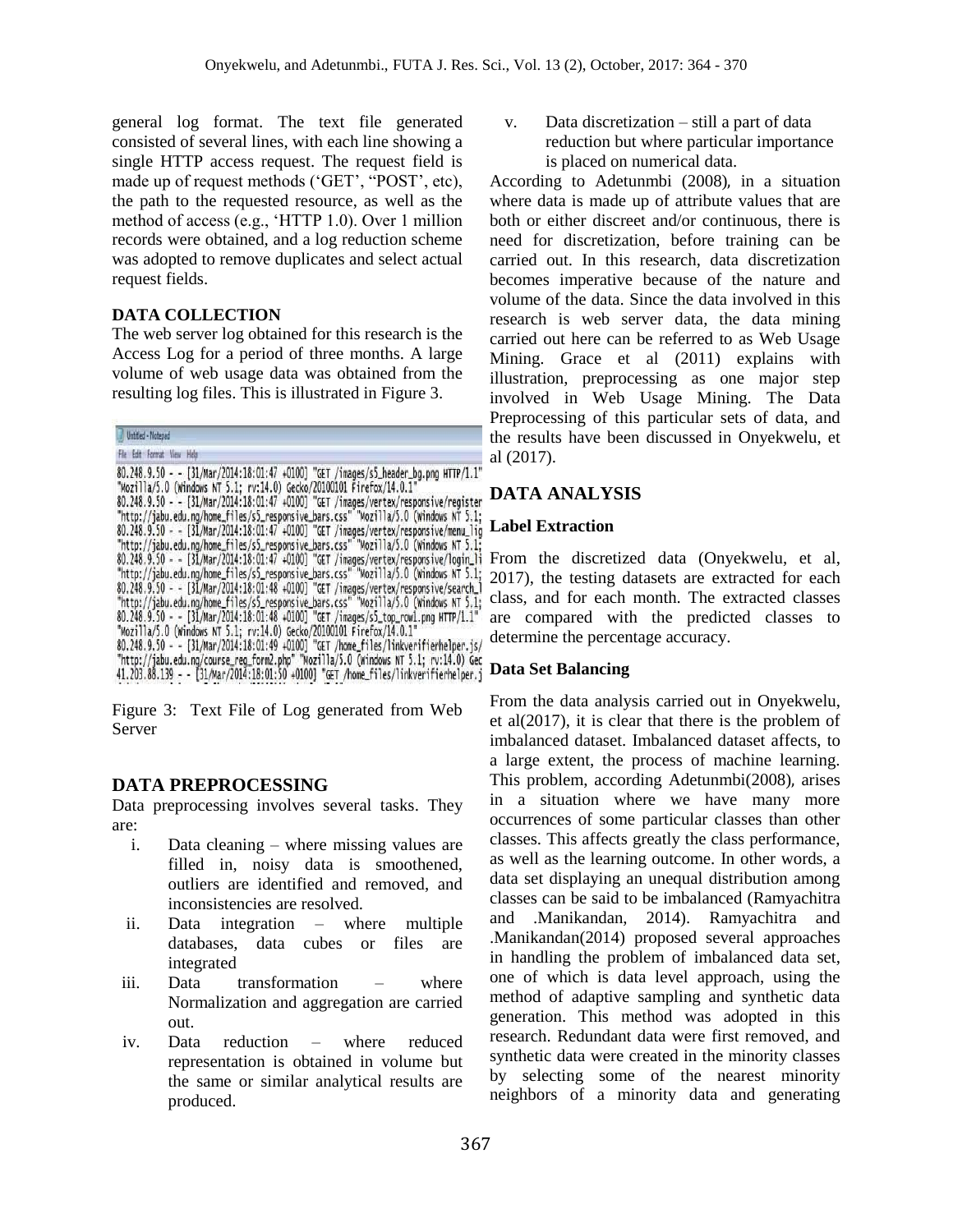synthetic minority data along with the lines between the minority data and the nearest minority neighbors.

### **RESULTS EVALUATION USING THE BAYESIAN INFORMATION CRITERION**

Four distinct classes were obtained from the balanced data set; they are Normal, CSS, SQLI, and Unicode. The training data was the discretized data before balancing, while the balanced dataset was used as the testing data.

The Bayes Training and Testing program, written in C++ Programming Language, was used to evaluate the training and testing data.. This program is based on the Bayes Information Criterion is based on the BIC formular earlier stated, as follows,

$$
P(I|A) = \frac{P(I) \cdot P(A|I)}{P(I) \cdot P(A|I) + P(\neg I) \cdot P(A|\neg I)}
$$
(1)

and

 $T<sub>1</sub>$  1:  $T<sub>2</sub>$  O<sub>L</sub>

$$
P(\neg I | \neg A) = \frac{P(\neg I). P(\neg A | \neg I)}{P(\neg I). P(\neg A | \neg I) + P(I). P(\neg A | I)} \tag{2}
$$

Where  $P(I|A)$  and  $P(\neg I|\neg A)$  are the true positive and true negative rates respectively. The results were classified into the four distinct classes, Normal, CSS, SQLI, and Unicode. From the balanced datasets, the Class Occurrence for the three months is shown below.

| Table 1: Class Occurrences |                 |         |                 |         |                 |
|----------------------------|-----------------|---------|-----------------|---------|-----------------|
| Month 1                    |                 | Month 2 |                 | Month 3 |                 |
| Class                      | Occurre<br>nces | Class   | Occurre<br>nces | Class   | Occur<br>rences |
| 1                          | 747             | 1       | 771             | 1       | 923             |
| $\overline{2}$             | 130             | 2       | 381             | 2       | 300             |
| 3                          | 124             | 3       | 0               | 3       | 78              |
| 4                          | 120             | 4       | $\Omega$        | 4       | 84              |
| Total                      | 1121            | Total   | 1152            |         | 1385            |

Results obtained from the BIC Program

Class Probability for Month 1

$$
Pr(1) = \frac{747}{1121} = 0.666369
$$
  
\n
$$
Pr(2) = \frac{130}{1121} = 0.115968
$$
  
\n
$$
Pr(3) = \frac{124}{1121} = 0.110616
$$
  
\n
$$
Pr(4) = \frac{120}{1121} = 0.107047
$$
  
\nClass Probability for Month 2

$$
Pr(1) = \frac{771}{1152} = 0.669271
$$

$$
Pr(2) = \frac{381}{1152} = 0.330730
$$

$$
Pr(3) = 0
$$

$$
PT(3) \equiv 0
$$

$$
Pr(4)=0
$$

Class Probability for Month 3

$$
Pr(1) = \frac{923}{1385} = 0.666426
$$

$$
Pr(2) = \frac{300}{1385} = 0.216607
$$

$$
Pr(3) = \frac{78}{1385} = 0.056318
$$

$$
Pr(4) \frac{84}{1385} = 0.060650
$$

The results obtained, which are the predicted class labels, were compared with the extracted class labels to detect and analyze the number of occurrences of each class. The outputs for three months are shown in Tables 2, 3 and 4.

|                        | Table 2: Month 1 |       |    |  |  |  |
|------------------------|------------------|-------|----|--|--|--|
| <b>Class</b><br>labels |                  | 2     |    |  |  |  |
| 1.                     | 999041           | 49497 |    |  |  |  |
| 2.                     | 3                | 8     |    |  |  |  |
| 3.                     | 0                | 0     | 13 |  |  |  |
|                        |                  |       | 3  |  |  |  |
| Total                  |                  |       |    |  |  |  |
| no. of                 | 999045           | 49505 | 16 |  |  |  |
| records                |                  |       |    |  |  |  |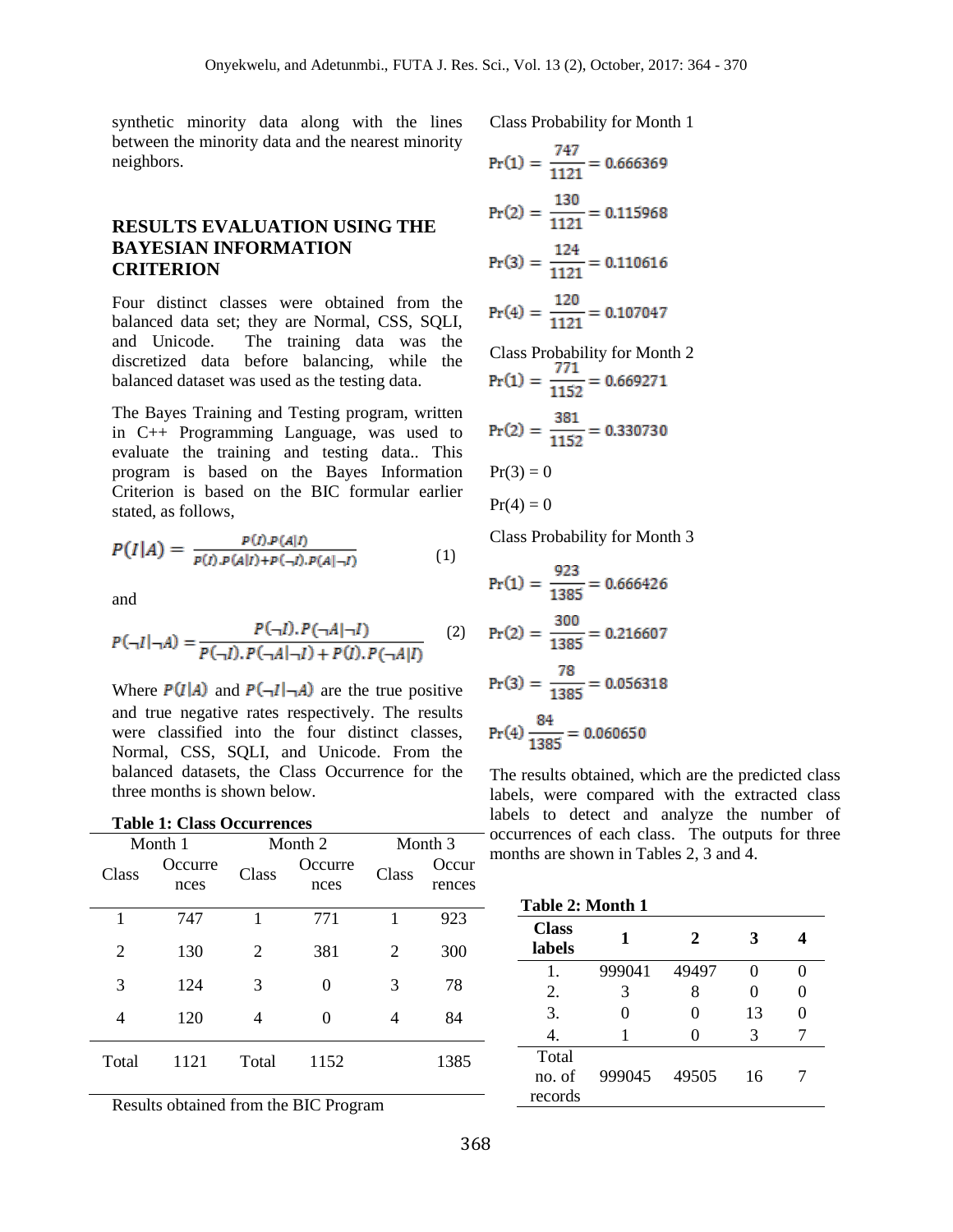| Table 3: Month 2    |        |        |  |  |
|---------------------|--------|--------|--|--|
| <b>Class labels</b> |        |        |  |  |
|                     | 493990 | 203018 |  |  |
|                     |        |        |  |  |
| Total no. of        | 493990 | 203019 |  |  |
| records             |        |        |  |  |

| Table 4: Month 3    |        |       |      |    |
|---------------------|--------|-------|------|----|
| <b>Class labels</b> |        |       |      |    |
|                     | 947133 | 96124 | 5280 | 16 |
| 2.                  |        | 11    |      |    |
| 3.                  |        |       |      |    |
|                     |        |       |      |    |
| Total no. of        | 947135 | 96135 | 5284 | 18 |
| records             |        |       |      |    |

#### **Percentage Accuracy**

The Percentage Accuracy *A%* is obtained by finding the ratio of the TRUE POSITIVE to the Total Data Set, using the formula

$$
A\% = \frac{tp}{tp + tn} \tag{3}
$$

$$
tp = tp(1,1) + tp(2,2) + tp(3,3) + tp(4,4)
$$
 (4)

where *A%* is the Percentage Accuracy, *tp* is the true positive, that is the records that are correctly classified, and *tn* is the true negative, that is, wrongly classified.

For Month 1,

$$
tp = 999041 + 8 + 13 + 7 = 999069
$$

total records 
$$
(tp + tn) = 1048573
$$

$$
A\% = \frac{999069}{1048573} \times 100\% = 95.28\%
$$

For Month 2,

$$
tp = 593990 + 1 = 593991
$$

total records 
$$
(tp + tn) = 697009
$$

$$
A\% = \frac{593991}{697009} \times 100\% = 85.22\%
$$

For Month 3,

 $tp = 947133 + 11 + 2 + 1 = 947147$ 

total records  $(tp + tn) = 1048572$ 

$$
A\% = \frac{947147}{1048572} \times 100\% = 90.33\%
$$

A Summary of the result is shown on Table 5.

|                                      | Data              |                                 |                               |                      |
|--------------------------------------|-------------------|---------------------------------|-------------------------------|----------------------|
| Class                                | No. of<br>records | Correctly<br>Classified<br>(tp) | Wrongly<br>Classified<br>(tn) | $\%$<br>Accura<br>cy |
| Month<br>1                           | 1048573           | 999069                          | 49504                         | 95.28%               |
| Month<br>$\mathcal{D}_{\mathcal{A}}$ | 697009            | 593991                          | 103018                        | 85.22%               |
| Month<br>3                           | 1048572           | 947147                          | 101425                        | 90.33%               |
| Total                                | 2794154           | 2540207                         | 253947                        | 90.91%               |

 **Table 5: Percentage Accuracy of Classified**

From the above table, the average accuracy of classification using the Bayesian Information Criterion model is over 90% when carried out on real life Webserver log data obtained over a period of 3 months.

#### **CONCLUSION**

From the analysis above, it has been made clear that Bayesian approach takes care of the problem of false alarms, and therefore, it is a standard tool for Intrusion Detection.

Security matters cannot be taken lightly in our present day information handling and transfer. This is compounded by man's growing dependence on Information Technology. Even Third World countries are not left out, considering the fact that up-to-date technology has been developed, at very low cost. Internet coverage has also expanded astronomically, reaching to some